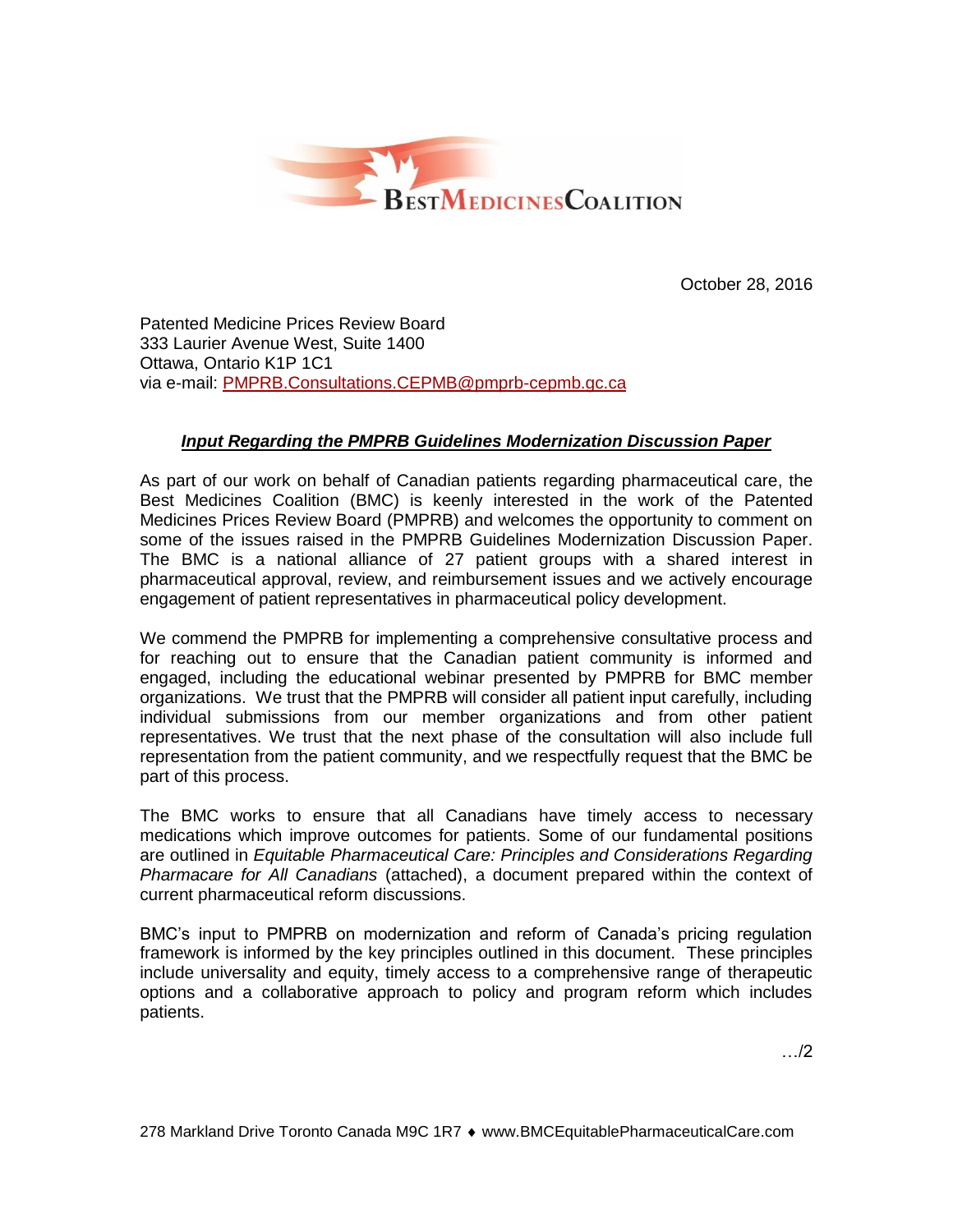BMC's comments on the PMPRB's guideline modernization are brief and principlebased, limited to those questions that are relevant to patient needs, perspectives and positions. As such, please consider the following:

- BMC supports a strong regulatory framework for pharmaceutical pricing aimed at both protecting consumers, primarily patients, and contributing to the value and sustainability of the health care system itself.
- A primary goal of the PMPRB, like other agencies operating in the realm of pharmaceutical care in Canada, should be to contribute to an environment that offers Canadian patients access to a comprehensive range of medicines, including newly developed advancements.
- It is appropriate that a pharmaceutical pricing framework be implemented by a national body and that it operate in concert with and reflect the realities of other national and regional bodies which play a role in pricing to avoid duplication.
- All stakeholders, including patients, have a legitimate role in determining the next iteration of a pharmaceutical pricing regulation framework and should be engaged on an ongoing basis.

Regarding specific issues, the BMC offers the following perspectives:

## *Excessive pricing:*

Patients do not evaluate drugs in economic terms but rather in terms of the drug's effectiveness and potential to halt disease or alleviate symptoms, or other significant end points. Therefore, it is challenging for patients to assess use of the word excessive cost in relation to a drug. Certainly if a drug has little value and carries a high price tag this could be considered excessive. However, there are many nuances to this including whether a drug is used by a patient population with very limited treatment options, especially if that population is particularly small and if drug developers invested in research and manufacturing to bring that drug to market.

## *Comparators/discounts:*

Pricing parameters should reflect current realities that determine price, such as negotiated discounts. It would seem that given the current discounting practices less emphasis would be placed on international public list prices in determining price ceilings. If a group of comparator country wholesale prices are referenced, it would be a reasonable approach for Canadian prices to be within a low to medium range. As a principle, Canadian payers should not be subsidizing pharmaceutical care in other countries, nor should those in other countries be subsidizing Canadian drug costs.

## *Research and development:*

In the current environment, many factors contribute to levels of research and development investments in Canada, and pharmaceutical industry leaders are best to offer advice on realities in this area. BMC supports the notion that research investment of all types should be fostered and incentivized and that national policy makers should explore a range of policy levers, not necessarily those just related to price.